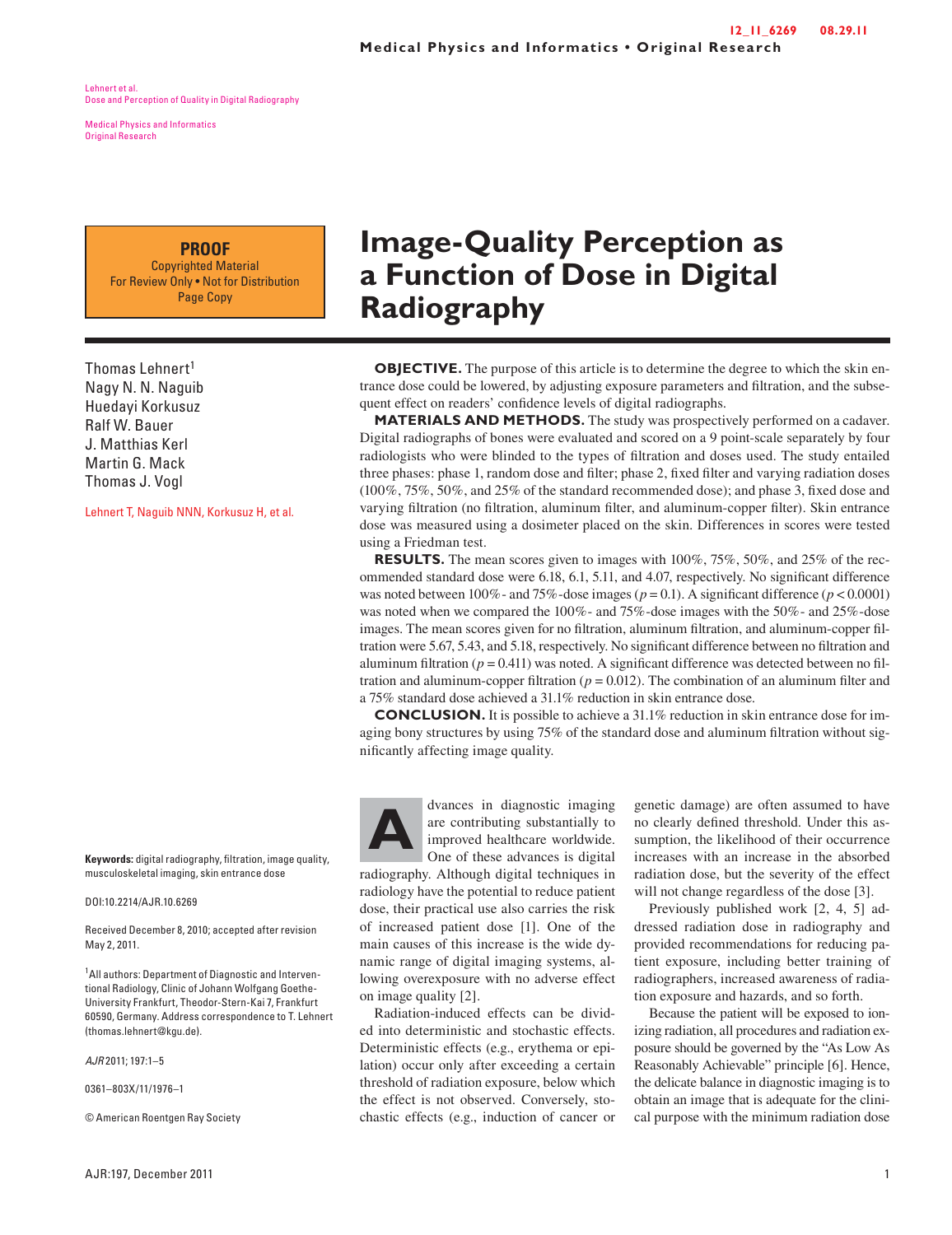[7]. The current study was formulated to determine the degree to which the skin entrance dose could be lowered, by adjusting exposure parameters and filtration, and the effect on reader confidence levels in the diagnostic task.

## **Materials and Methods**

This study was approved by our institutional review board. The study was performed on body parts of a cadaver. The cadaver was a fresh male cadaver aged 58 years. Imaging of the cadaver was performed within the first 6 hours after death, and the cadaver was not preserved with any form of preservation. All imaging procedures were performed using the same imaging system (Kodak DirectView DR 7500, Carestream Health) with the following specifications: pixel pitch, 143 μm; effective active area,  $429 \times 429$  mm; image matrix size,  $3000 \times 3000$ ; geometric fill factor,  $100\%$ ; thalium-doped cesium iodide absorber layer, 500 μm; ADC, 14 bits; and standard filtration, 2.8 mm of aluminum. The nominal speed of the digital radiography detector as used was 400 speed. Skin entrance dose was measured using a dosimeter (Mult-O-Meter 503 L, Unfors Instruments) placed at the level of the cadaver part to be imaged.

Digital radiographs were evaluated and scored by four senior radiologists with more than 5, 8, 12, and 15 years of experience, respectively, in radiology. The imaged cadaver parts included the hand, wrist, forearm, elbow, foot, ankle, lower leg, knee, lumbar spine, and thoracic spine. Digital radiography images were created in two projections (anteroposterior and lateral) for all parts. In total, 240 digital radiography images were evaluated and reviewed on a clinical diagnostic workstation with no time limits imposed. Readers were also able to change the image presentation by adjusting the window width and level.

Because the study design entails the use of a single human body part and its exposure to radiation several times using different exposure parameters and filtration, the current study could not be performed on living human subjects for ethical reasons and because of the potential radiation exposure hazards. Similarly, an animal model could not be used because the exposure parameters and standard doses recommended for humans could not be transferred to animals without modification. Hence, we tried to simulate the real situation in humans by imaging body parts of a fresh human cadaver.

## *Study Design*

The current study included three phases. Throughout the study, the readers performed their evaluations separately and were totally blinded to the study aim and design, as well as the radiation dose and filtration used for each image. The readers reviewed the im-

#### **Lehnert et al.**

ages on a PACS workstation (Centricity, GE Healthcare) that was calibrated according to the DICOM gray-scale display function in accordance with our national standards and recommendation. All readers had identical workstations and monitors, and all reading sessions were performed at full resolution under the same ambient light conditions. Reading was performed using a single monitor, and images were displayed on the monitor at full resolution one after the other. All images were provided randomly to all readers in each phase of the study. Readers were provided with a scoring table (Table 1) and were asked to use this 9-point scale for their assessments. A score of 1 meant that the image was inadequate for the diagnostic purpose (defined as the ability to detect fractures, joint abnormalities, different forms of bony lesions, different forms of periosteal reactions, and bone texture abnormalities), and a score of 9 meant that the image was optimal. The wide rating scale was adopted to provide more flexibility to the reader.

## *Study Phases*

The current study was performed in three phases with 4-week intervals between each phase and the next one to abolish the memory effect of the readers. In all phases, the readers were requested to give a score for each image separately using the 9-point score system and to rank each image among each set of given images in phases 2 and 3. Table 2 summarizes the design of the study phases. The radiation dose was varied by changing the product of tube current and exposure time (mAs) in steps of 25%—that is, we used 100% of the recommended standard dose for a specific body part (standard dose and exposure parameters are given by the European and the German Guidelines for digital radiography), as well as 75%, 50%, and 25% of the recommended dose. The x-ray tube potential (kVp)

was kept constant in all phases of the study and was varied only with respect to the body part to be imaged. Tube filtration was performed for further skin entrance dose reduction, and we used three filtration models: no filtration (i.e., no added filter was used), aluminum filtration, and aluminum-copper filtration. The thickness of the aluminum filter used was 1 mm, and that of the aluminum-copper filter was 1 mm of aluminum plus 0.1 mm of copper.

*Phase 1—*Each reader was provided with a single digital radiography image for rating. Images were randomized with regard to radiation dose and filtration. This phase of the study was included for two purposes: first, it constituted the pilot part of the study; and second, it supported the results obtained from the other two phases through an even more randomized phase wherein both the dose and filter were randomized. In phase 1, all 240 images were evaluated in a randomized fashion.

*Phase 2—*In phase 2, each reader was provided with three groups, each containing four images for each body part. Each group represented a single filter choice (no filter, aluminum filter, and aluminum-copper filter), whereas the four images represented different radiation doses. Thus, in phase 2, the filter was fixed, and for each filter type, four images were obtained using different radiation doses (100%, 75%, 50%, and 25% of the recommended standard dose).

*Phase 3*—In phase 3, each reader was provided with four groups, each containing three images for each body part. Each group represented a single dose level (100%, 75%, 50%, and 25% of the recommended standard dose), whereas the three images represented different filter choices. Thus, in phase 3, the radiation dose was fixed but the filter was changed (no filter, aluminum filter, or aluminum-copper filter).

| TABLE I: Definition of Rating Scale Used for Image Quality Evaluation |  |  |  |  |
|-----------------------------------------------------------------------|--|--|--|--|
|-----------------------------------------------------------------------|--|--|--|--|

| Image Quality<br>Score | Definition                         | Interpretation                                                                            |  |
|------------------------|------------------------------------|-------------------------------------------------------------------------------------------|--|
| 9                      | Very satisfied                     | Optimal for evaluating the relevant diagnostic<br>information                             |  |
| 8                      |                                    |                                                                                           |  |
| 7                      | Satisfied                          | Acceptable for interpretation; no loss of<br>diagnostic information                       |  |
| 6                      |                                    |                                                                                           |  |
| 5                      | Neither satisfied nor dissatisfied | Suboptimal image; bordering on loss of<br>diagnostic information                          |  |
| 4                      |                                    |                                                                                           |  |
| 3                      | Dissatisfied                       | Poor image that impairs interpretation;<br>important diagnostic information could be lost |  |
| 2                      |                                    |                                                                                           |  |
|                        | Very dissatisfied                  | Inadequate for diagnosis; definite loss of<br>information                                 |  |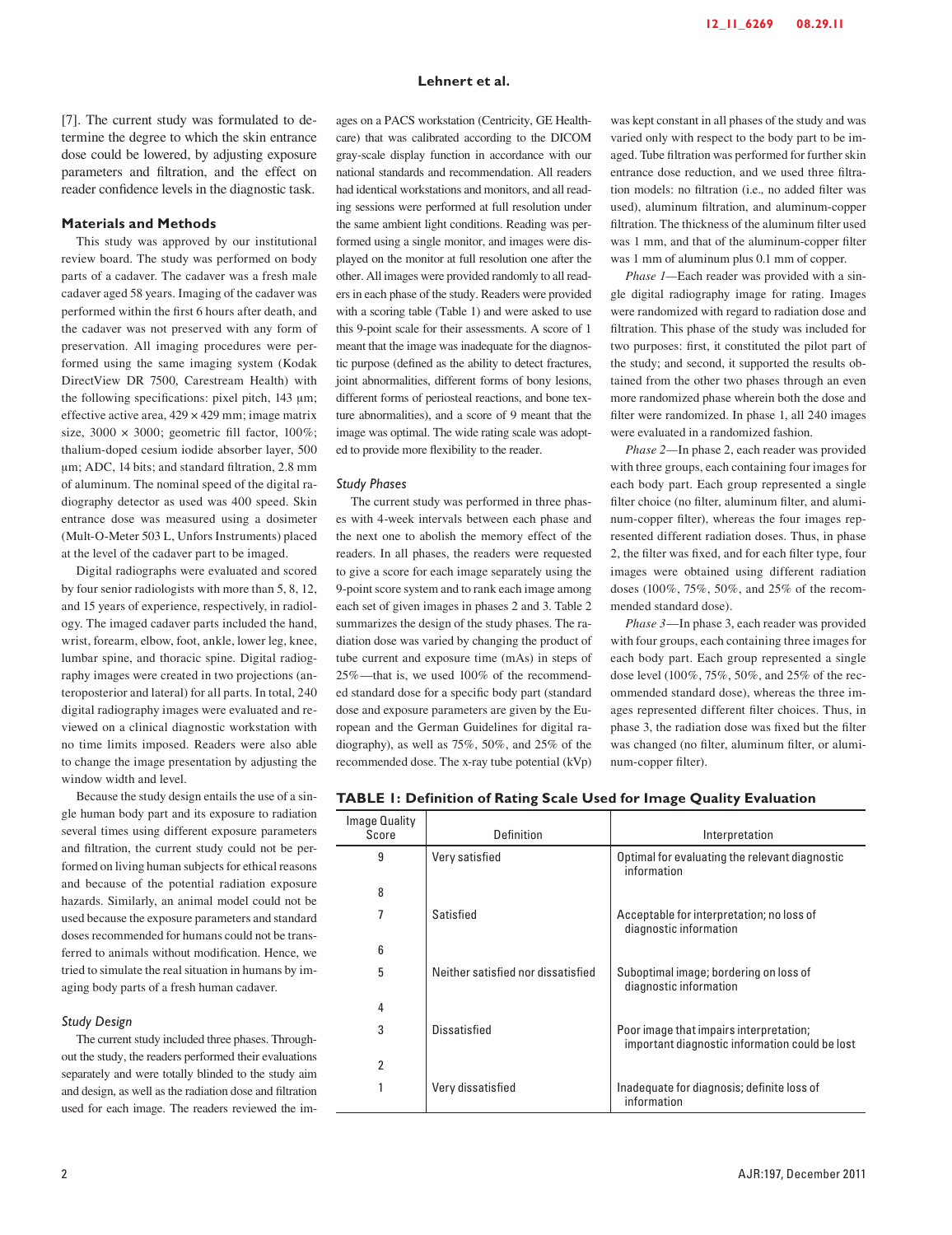## **Dose and Perception of Quality in Digital Radiography**

| Variable          | Phase 1       | Phase 2                                                             | Phase 3 |
|-------------------|---------------|---------------------------------------------------------------------|---------|
| No. of images     | One at a time | Three groups of four images each   Four groups of three images each |         |
| Radiation dose    | Random        | Varying                                                             | Fixed   |
| <b>Filtration</b> | Random        | Fixed                                                               | Varying |

## **TABLE 2: Designs of Study Phases**

#### **TABLE 3: Scores Given for Each Radiation Dose and Filter Type Used**

|                           |               | Score           |                |
|---------------------------|---------------|-----------------|----------------|
| Dose and Filter           | No. of Images | Mean $\pm$ SD   | Median (Range) |
| Percentage radiation dose |               |                 |                |
| 100                       | 60            | $6.18 \pm 1.74$ | $6(2-9)$       |
| 75                        | 60            | $6.1 \pm 1.68$  | $7(2-9)$       |
| 50                        | 60            | $5.11 \pm 2.32$ | $5(1-9)$       |
| 25                        | 60            | $4.07 \pm 2.67$ | $4(1-9)$       |
| Filter                    |               |                 |                |
| None                      | 80            | $5.67 \pm 2.14$ | $6(1-9)$       |
| Aluminum                  | 80            | $5.43 \pm 2.23$ | $6(1-9)$       |
| Aluminum-copper           | 80            | $5.18 \pm 2.40$ | $5(1-9)$       |

#### *Data Collection and Statistical Analysis*

All reader scores were collected and tabulated. Interobserver differences for all scores from all radiation doses and filters were evaluated using an intraclass correlation test to determine whether there was statistically significant agreement between the four observers. For each image evaluated, the average of score from all reviewers was calculated, and the differences in scores related to each radiation dose and to each filter were tested for statistical significance using a Friedman test with multiple comparisons. All statistical analyses were performed using BiAS for Windows software (epsilon-Verlag).

## **Results**

Statistical analysis using intraclass correlation test showed the presence of statistically significant agreement among all four reviewers ( $p = 0.002768$ ).

#### *Radiation Dose*

Table 3 summarizes the mean  $(\pm SD)$ score as well as the range and median of the scores given to the images from all review-

**Fig. 1—**Examples of images obtained at different doses with no added filtration. **A,** Image was obtained at 100% of standard dose.

**B,** Image was obtained at 75% of standard dose.

ers with respect to each radiation dose. The mean score given to images with 100% of the recommended standard radiation dose was 6.18 (median, 6), whereas that given to 75% of the recommended standard radiation dose



was 6.1 (median, 7) (Figs. 1A and 1B). Statistical analysis using a Friedman test with multiple comparisons showed no statistically significant difference between the scores given to images obtained with 100% of the recommended standard radiation dose and those obtained with 75% of the recommended standard radiation dose ( $p = 0.1$ ). A statistically significant difference was detected between scores given to images obtained with a 100% dose and those obtained with 50% and 25% of the standard radiation dose  $(p < 0.0001$  and  $p < 0.0001$ , respectively). In addition, a statistically significant difference was detected between scores given to images obtained with a 75% dose and those obtained with 50% and 25% of the standard radiation dose ( $p < 0.0001$  and  $p < 0.0001$ , respectively). No statistically significant difference was noted between the scores given to images obtained with 50% of the standard radiation dose and 25% of the standard radiation dose ( $p = 0.08$ ). Table 4 shows the percentage reduction in skin entrance dose in relation to each change in the given radiation dose. It is worth mentioning that a reduction of standard radiation dose from 100% to 75% was associated with a 23.8% reduction in the skin entrance dose.

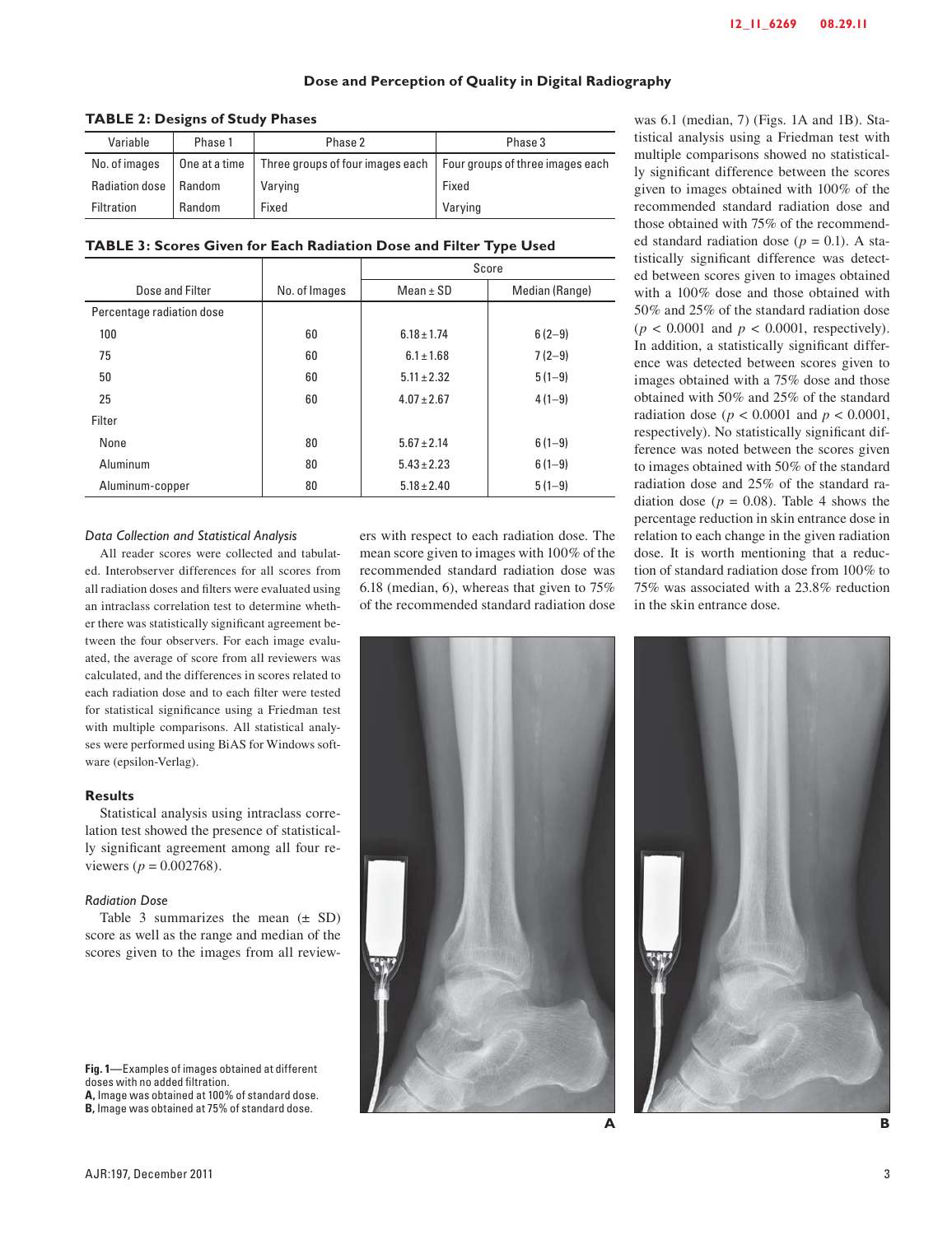**TABLE 4: Percentage of Skin Entrance Dose Relative to the Value Under Standard Dose Conditions, for Various Combinations of Radiation Dose and Filtration**

|                   | Skin Entrance Dose Relative to Standard Condition (%) |         |         |         |
|-------------------|-------------------------------------------------------|---------|---------|---------|
| <b>Filtration</b> | 100% mAs                                              | 75% mAs | 50% mAs | 25% mAs |
| None              | 100                                                   | 76.2    | 52.3    | 27.1    |
| <b>Aluminum</b>   | 90.6                                                  | 68.9    | 45.9    | 24.8    |
| Aluminum-copper   | 70.9                                                  | 56.6    | 37.3    | 18.3    |

## *Filtration*

Table 3 summarizes the mean score as well as the range of scores given to the images from all reviewers with respect to each filtration type. The mean score given to images with no filtration was 5.67 (median, 6), whereas that given to images obtained with aluminum and aluminum-copper filters were 5.43 (median, 6) and 5.18 (median, 5), respectively (Figs. 2A and 2B). Statistical analysis using Friedman test with multiple comparisons showed no statistically significant difference between the scores given to images obtained with no filtration and those obtained with aluminum filtration ( $p = 0.411$ ). A statistically significant difference was detected between scores given to images obtained with no filtration and those obtained with aluminumcopper filtration ( $p = 0.012$ ). In addition, no statistically significant difference was detected between scores given to images obtained with aluminum filtration and those obtained with aluminum-copper filtration  $(p = 0.061)$ . Table 4 shows the percentage of skin entrance dose relative to the value under standard dose conditions, for various combinations of radiation dose and filtration. It is worth mentioning that the skin entrance dose is reduced by an extra 7.3% when 75% of the standard radiation dose is used with an aluminum filter and by 9.4% when 100% of the standard radiation dose was used.

## *Image Ranking*

For images obtained without filtration, the four reviewers could not differentiate between images obtained with 100% and 75% of the recommended radiation dose in 54.17% of cases, and they could not recognize the difference between the images obtained with 75%

**Fig. 2—**Examples of images obtained at 75% of standard dose with filtration.

**A,** Image was obtained with aluminum filtration. **B,** Image was obtained with aluminum-copper filtration.

and 50% of the standard dose and those obtained with 50% and 25% in 37.5% and 31.25% of cases. In the case of aluminum filtration, the percentages of inability to recognize the difference between 100% and 75%, 75% and 50%, and between 50% and 25% of the standard radiation dose were 62.5%, 29.17%, and 30% respectively. In the case of aluminum-copper filtration, the percentages of inability to recognize the difference between 100% and 75%, 75% and 50%, and between 50% and 25% of the standard radiation dose were 66.67%, 33.33%, and 20.83%, respectively.

## **Discussion**

Ever since the first introduction of x-ray in medical usage, it has always been the aim of radiologists over time to reach an accurate

**A**

diagnosis with minimal radiation exposure. Digital radiography is a technology that is advancing rapidly and will soon affect hundreds of millions of patients. If careful attention is not paid to radiation protection issues in digital radiology, medical exposure of patients could increase significantly without concurrent benefit [8]. Patient dosimetry and evaluation of image quality are basic aspects of any quality control program in diagnostic radiology. Image quality must be adequate for diagnosis and obtained with reasonable patient doses [5]. No dose limit applies to medical exposure to patients, but diagnostic reference levels or reference values have been proposed by the International Commission on Radiologic Protection [9, 10], and specific legislation and guidelines requiring member states to adopt such diagnostic reference levels have been published in the European Union [11, 12].

In the current study, we gradually reduced the radiation dose by reducing the exposure at the machine level and by using additional tube filtration, while at the same time evaluating the diagnostic usability of the resulting images and the readers' diagnostic confidence.

In the current study, it was noted that the use of 75% of the standard radiation expo-